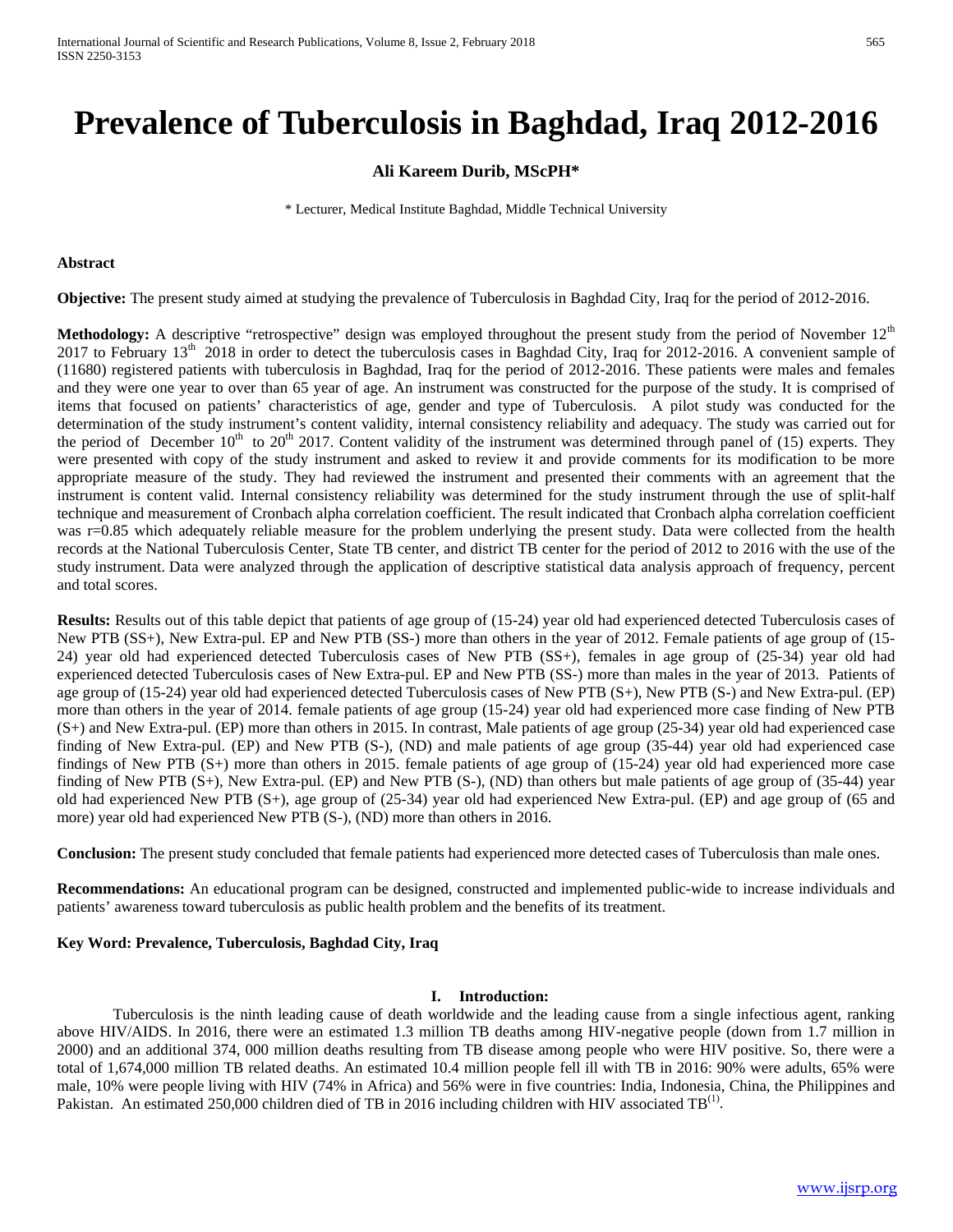Incidence of tuberculosis is the estimated number of new and relapse tuberculosis cases arising in a given year, expressed as the rate per 100,000 populations. The incidence of tuberculosis (per 100,000 people) varies by country in the Middle East. The country with the highest value in the region is Pakistan, with a value of 268.00. The country with the lowest value in the region is United Arab Emirates, with a value of  $0.79^{(2)}$ .

Iraq is an upper middle-income country in the Eastern Mediterranean Region. The Region accounts for 25% of the global burden in 2014. TB is a public health priority in Iraq. The country is among 7 of the countries of the Region with a high burden of TB, and accounts for 3% of the total number of cases. There are an estimated 20 000 TB patients in Iraq. Estimated deaths due to TB are more than 4000 annually<sup>(3)</sup>.

Iraq is considered to be a middle burden country with TB, and occupies rank 108 globally and 7 in eastern Mediterranean region among countries with TB burden size. According to WHO report, the estimated incidence of TB in Iraq is 45/100000 population (I.e. estimated total new TB cases is around 15000 per year), while the prevalence is 74/100000 and the mortality is  $3/100000^{(4)}$ .

Based on the early presented evidence, the present study attempted to investigate the prevalence of Tuberculosis detected cases in Baghdad city, Iraq for the period of 2012-2016.

#### **II. Methodology:**

A descriptive "retrospective" design was employed throughout the present study from the period of November  $12<sup>th</sup> 2017$  to February  $13<sup>th</sup>$  2018 in order to detect the tuberculosis cases in Baghdad City, Iraq for 2012-2016. A convenient sample of (11680) registered patients with tuberculosis in Baghdad, Iraq for the period of 2012-2016. These patients were males and females and they were one year to over than 65 year of age. An instrument was constructed for the purpose of the study. It is comprised of items that focused on patients' characteristics of age, gender and type of Tuberculosis. A pilot study was conducted for the determination of the study instrument's content validity, internal consistency reliability and adequacy. The study was carried out for the period of December  $10^{th}$  -20<sup>th</sup> 2017. Content validity of the instrument was determined through panel of (15) experts. These experts were (5) faculty members at the College of Nursing University of Baghdad, (5) Faculty members at the College of Medicine University of Baghdad and (5) epidemiologists at the Ministry of Health and Environment. They were presented with copy of the study instrument and asked to review it and provide comments for its modification to be more appropriate measure of the study. They had reviewed the instrument and presented their comments with an agreement that the instrument is content valid. Internal consistency reliability was determined for the study instrument through the use of split-half technique and measurement of Cronbach alpha correlation coefficient. The result indicated that Cronbach alpha correlation coefficient was r=0.85 which adequately reliable measure for the problem underlying the present study. Data were collected from the health records at the National Tuberculosis Center, State TB center, and district TB center for the period of 2012 to 2016 with the use of the study instrument. Data were analyzed through the application of descriptive statistical data analysis approach of frequency, percent and total scores.

#### **III. Results:**

#### **Table (1). Detected TB Cases According to Age and Gender in Baghdad, Iraq Year (2012)**

|                                          |                |              |                         |              | <b>Age Groups and Gender</b> |                |                         |                    |    |                         |                         |              |              |                |          |              |     |     | <b>Total</b> |
|------------------------------------------|----------------|--------------|-------------------------|--------------|------------------------------|----------------|-------------------------|--------------------|----|-------------------------|-------------------------|--------------|--------------|----------------|----------|--------------|-----|-----|--------------|
| <b>Type</b><br>of<br><b>Tuberculosis</b> |                | $1-4$        |                         | $5-14$       |                              | $15 - 24$      |                         | 25-34              |    | 35-44                   |                         | 45-54        |              | 55-64          | 65       | and<br>More  |     |     |              |
|                                          | M              | F            | M                       | $\mathbf{F}$ | M                            | F              | M                       | F                  | M  | F                       | M                       | F            | M            | $\mathbf{F}$   | M        | F            | M   | F   | Т            |
| <b>PTB</b><br><b>New</b><br>$(SS+)$      | 1              | $\bf{0}$     | 6                       | 5            | 79                           | 11<br>6        | 58                      | 62                 | 71 | 39                      | 65                      | 48           | 47           | 32             | 37       | 28           | 399 | 330 | 729          |
| <b>Relapse</b>                           | $\mathbf{0}$   | $\mathbf{0}$ | $\mathbf{0}$            | $\mathbf{0}$ | 9                            | 8              | 11                      | 8                  | 17 | $\overline{\mathbf{4}}$ | 10                      | 4            | 8            | 3              | 11       | 3            | 73  | 30  | 103          |
| <b>After Failure</b>                     | $\mathbf{0}$   | 1            | 0                       | $\bf{0}$     | $\mathbf{2}$                 | 7              | $\overline{\mathbf{4}}$ | 3                  | 6  | 1                       | $\overline{2}$          | $\mathbf{1}$ | 6            | $\overline{2}$ | 3        | $\mathbf{0}$ | 25  | 15  | 40           |
| After<br><b>Default</b>                  | $\mathbf{0}$   | $\bf{0}$     | $\bf{0}$                | $\mathbf{0}$ | $\mathbf{0}$                 | 2              | 4                       | 3                  | 9  | $\bf{0}$                | $\overline{2}$          | $\mathbf{1}$ | $\mathbf{0}$ | $\mathbf{0}$   | $\bf{0}$ | 1            | 18  | 7   | 25           |
| <b>PTB</b><br><b>New</b><br>$(SS-)$      | $\mathbf{0}$   |              | $\overline{\mathbf{4}}$ | $\mathbf{0}$ | 26                           | 36             | 16                      | 17                 | 20 | 16                      | 24                      | 13           | 20           | 23             | 39       | 21           | 158 | 137 | 295          |
| <b>New</b><br>PTB(ND,NA                  | $\overline{2}$ | $\mathbf{2}$ | 3                       | 5            | 15                           | 17             | 7                       | 15                 | 9  | 1                       | $\overline{\mathbf{4}}$ | 3            | 5            | 13             | 9        | 7            | 67  | 63  | 130          |
| Extra-<br><b>New</b><br>pul. EP          | 1<br>4         | 9            | $\boldsymbol{2}$<br>1   | 2<br>9       | 70                           | <b>10</b><br>4 | 45                      | 10<br>$\mathbf{0}$ | 62 | 10<br>$\mathbf{0}$      | 34                      | 85           | 36           | 44             | 31       | 38           | 347 | 509 | 856          |
| of<br><b>Other</b>                       | $\mathbf 0$    | $\bf{0}$     |                         | $\mathbf{0}$ | 8                            | 16             | $\overline{2}$          | 12                 | 4  | 7                       | 6                       | 5            | 6            | 8              | 6        | 3            | 39  | 51  | 90           |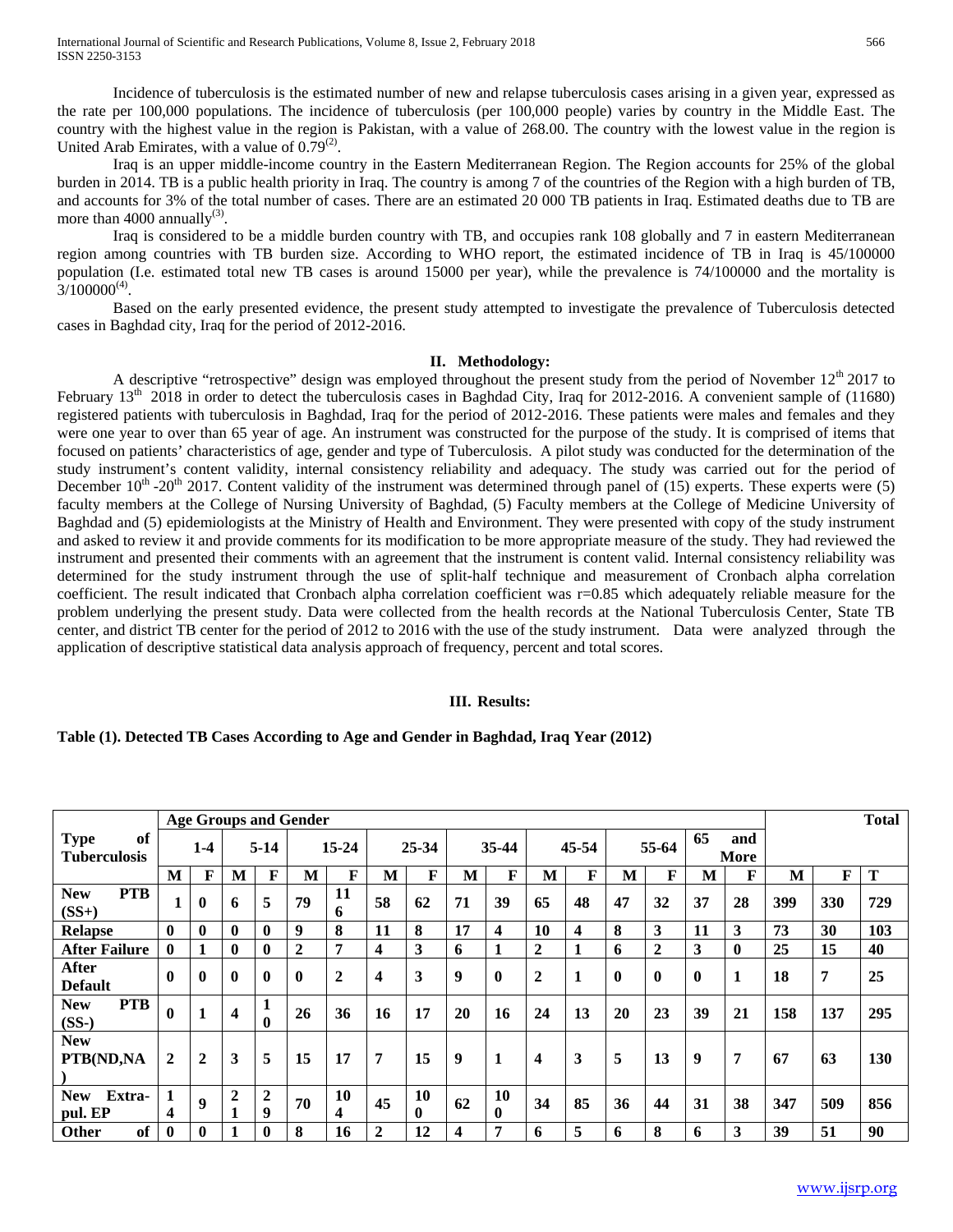| Cat.2        |     |   |          |          |    |    |                    |    |    |    |    |    |                       |           |    |     |     |     |
|--------------|-----|---|----------|----------|----|----|--------------------|----|----|----|----|----|-----------------------|-----------|----|-----|-----|-----|
| <b>Total</b> | . . | - |          | 20       | 30 | 14 | $\mathbf{A}$<br>44 | 19 | 16 | 14 | 16 | ⊥↓ | $\overline{ }$<br>-14 | <b>Le</b> | 10 | 112 | 114 | 226 |
|              |     |   | $\Omega$ | $\Omega$ | Ð  |    |                    |    | 0  | -  |    |    |                       | v         |    |     |     |     |

 Results out of this table depict those patients of age group of (15-24) year old had experienced detected Tuberculosis cases of New PTB (SS+), New Extra-pul. EP and New PTB (SS-) more than others in the year of 2012. Females were accounted for greater case finding than males.

|                                          |                                |                     |                     |                   | <b>Age Groups and Gender</b> |           |                  |                |                |              |                |                  |              |             |                |                |          |                     | <b>Total</b> |
|------------------------------------------|--------------------------------|---------------------|---------------------|-------------------|------------------------------|-----------|------------------|----------------|----------------|--------------|----------------|------------------|--------------|-------------|----------------|----------------|----------|---------------------|--------------|
| <b>Type</b><br>of<br><b>Tuberculosis</b> |                                | $1-4$               |                     | $5-14$            |                              | $15 - 24$ |                  | 25-34          |                | 35-44        |                | 45-54            |              | 55-64       | 65             | and<br>more    |          |                     |              |
|                                          | M                              | F                   | M                   | $\mathbf F$       | M                            | F         | M                | $\mathbf{F}$   | M              | $\mathbf{F}$ | M              | F                | M            | $\mathbf F$ | M              | F              | M        | F                   | T            |
| <b>PTB</b><br><b>New</b><br>$(SS+)$      | $\overline{2}$                 | 1                   | 3                   | 3                 | 70                           | 11<br>5   | 87               | 70             | 79             | 33           | 63             | 51               | 46           | 29          | 38             | 39             | 388      | 341                 | 729          |
| <b>Relapse</b>                           | $\mathbf{0}$                   | $\bf{0}$            | $\bf{0}$            | $\mathbf{0}$      | 4                            | 9         | 12               | 10             | 22             | 5            | 13             | $\boldsymbol{2}$ | 11           | 6           | 9              | 4              | 71       | 36                  | 107          |
| <b>After Failure</b>                     | $\mathbf{0}$                   | $\bf{0}$            | $\bf{0}$            | $\mathbf{0}$      | $\mathbf{0}$                 | 3         | 6                | $\bf{0}$       | 6              | 3            | 3              | $\bf{0}$         | $\mathbf{2}$ | 1           | $\overline{2}$ | 3              | 19       | 10                  | 29           |
| <b>After</b><br><b>Default</b>           | $\bf{0}$                       | $\bf{0}$            | $\bf{0}$            | $\mathbf{0}$      | $\mathbf 2$                  | 1         | $\boldsymbol{2}$ | 3              | 6              | 1            | $\overline{2}$ | $\mathbf{1}$     | $\bf{0}$     | 1           | $\mathbf{1}$   | $\mathbf{1}$   | 13       | 8                   | 21           |
| <b>PTB</b><br><b>New</b><br>$(SS-)$      | $\bf{0}$                       | 1                   | 4                   | 5                 | 26                           | 30        | 19               | 30             | 23             | 16           | 17             | 20               | 23           | 23          | 29             | 21             | 141      | 146                 | 287          |
| <b>New</b><br>PTB(ND,NA                  | $\overline{2}$                 | 6                   | $\mathbf{1}$        | 9                 | 7                            | 8         | 8                | 4              | 5              | 3            | 7              | 6                | 3            | 3           | 3              | $\overline{7}$ | 36       | 46                  | 82           |
| Extra-<br><b>New</b><br>pul. EP          | $\overline{2}$<br>$\mathbf{0}$ | 1<br>9              | 1<br>6              | 3                 | 72                           | 10<br>4   | 70               | <b>10</b><br>8 | 63             | 90           | 58             | 73               | 31           | 54          | 45             | 27             | 377      | 506                 | 883          |
| of<br><b>Other</b><br>Cat.2              | $\mathbf{0}$                   | 1                   | $\bf{0}$            | 2                 | 1                            | 9         | 5                | 4              | 6              | 8            | 5              | 7                | 7            | 6           | 6              | $\overline{2}$ | 30       | 39                  | 69           |
| <b>Total</b>                             | $\mathbf 2$<br>4               | $\overline{2}$<br>8 | $\overline{2}$<br>4 | 6<br>$\mathbf{0}$ | 18<br>4                      | 27<br>9   | 20<br>9          | 21<br>9        | 21<br>$\bf{0}$ | 15<br>9      | 16<br>8        | 16<br>$\bf{0}$   | 12<br>3      | 12<br>3     | 13<br>3        | 10<br>4        | 107<br>5 | 113<br>$\mathbf{2}$ | 220<br>7     |

 Results out of this table reveal those female patients of age group of (15-24) year old had experienced detected Tuberculosis cases of New PTB (SS+), females in age group of (25-34) year old had experienced detected Tuberculosis cases of New Extra-pul. EP and New PTB (SS-) more than males in the year of 2013.

|                                          |                |              |              |          | <b>Age Groups and Gender</b> |             |       |     |                     |       |                |       |    |       |    |             |     |     | <b>Total</b> |
|------------------------------------------|----------------|--------------|--------------|----------|------------------------------|-------------|-------|-----|---------------------|-------|----------------|-------|----|-------|----|-------------|-----|-----|--------------|
| <b>Type</b><br>of<br><b>Tuberculosis</b> |                | $1 - 4$      |              | $5 - 14$ |                              | $15 - 24$   | 25-34 |     |                     | 35-44 |                | 45-54 |    | 55-64 | 65 | and<br>more |     |     |              |
|                                          | M              | F            | M            | F        | M                            | $\mathbf F$ | M     | F   | M                   | F     | M              | F     | M  | F     | М  | F           | M   | F   | Т            |
| <b>PTB</b><br><b>New</b><br>$(S+)$       |                |              | 5            | 16       | 96                           | 124         | 116   | 54  | 95                  | 40    | 74             | 52    | 65 | 49    | 36 | 29          | 488 | 365 | 853          |
| New PTB (S-<br>), (ND)                   | $\overline{2}$ |              | 8            | 13       | 28                           | 61          | 34    | 27  | 34                  | 22    | 24             | 21    | 19 | 36    | 22 | 31          | 171 | 212 | 383          |
| Extra-<br><b>New</b><br>pul.(EP)         | 20             | 16           | 25           | 48       | 79                           | 126         | 73    | 123 | 70                  | 72    | 46             | 80    | 28 | 47    | 32 | 25          | 373 | 537 | 910          |
| Relapse $(S+)$                           | $\bf{0}$       | $\mathbf{0}$ | $\mathbf{0}$ |          | 9                            | -11         | 18    | 5   | 16                  | 9     | 15             | 3     | 10 | 7     | 10 | 3           | 78  | 39  | 117          |
| $(S-$<br><b>Relapse</b>                  | $\bf{0}$       | 0            | $\mathbf{0}$ | 0        | $\mathbf{0}$                 |             | 5     |     | $\ddot{\mathbf{a}}$ | ∍     | $\overline{2}$ | 4     | 3  | 0     | 6  | 6           | 22  | 13  | 35           |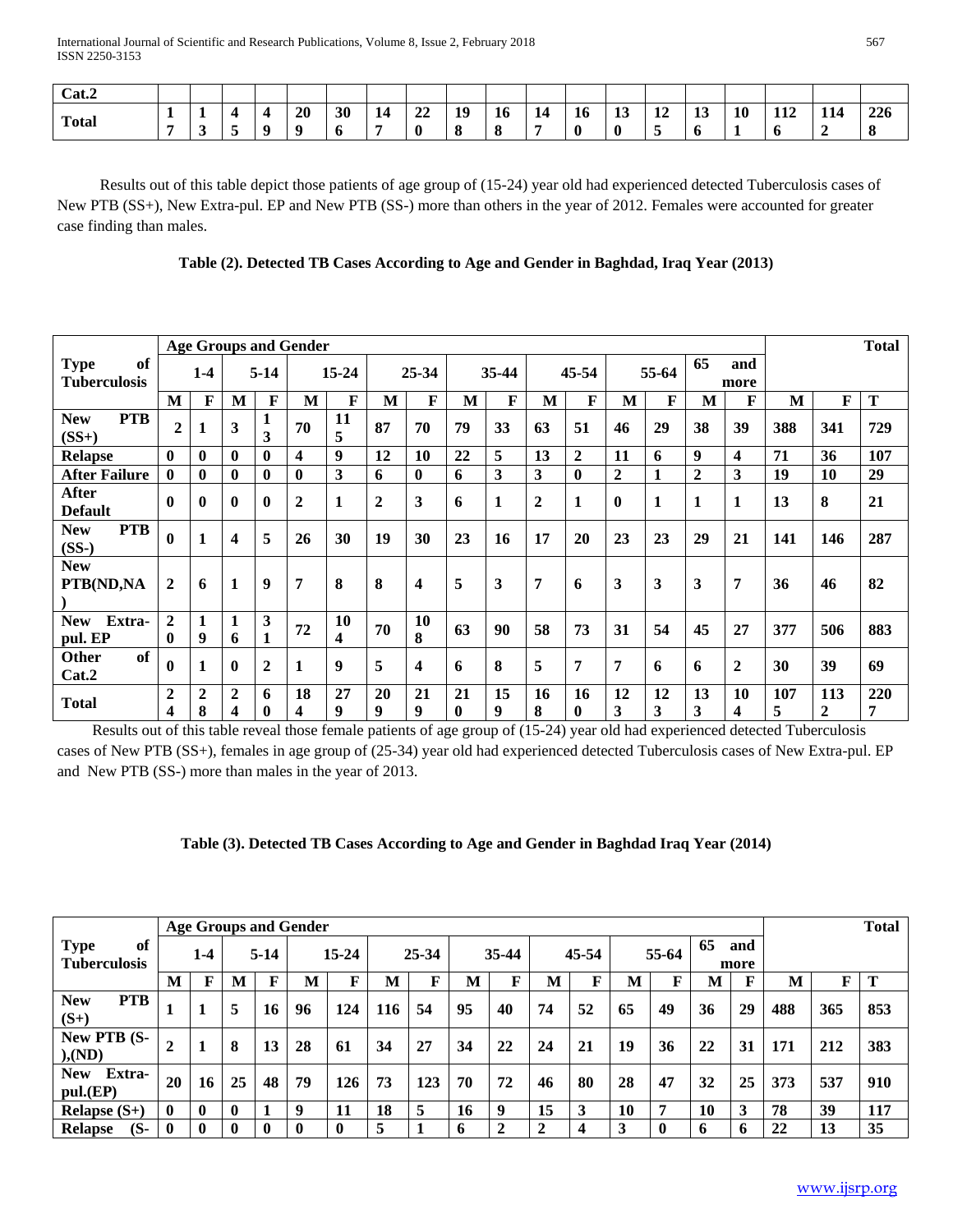| ), (ND)                                     |                  |              |                  |          |              |              |                |                         |              |              |                         |                |                |                         |              |                  |             |                         |                |
|---------------------------------------------|------------------|--------------|------------------|----------|--------------|--------------|----------------|-------------------------|--------------|--------------|-------------------------|----------------|----------------|-------------------------|--------------|------------------|-------------|-------------------------|----------------|
| <b>Relapse (EP)</b>                         | 1                | $\mathbf{0}$ | 1                |          | -1           | 6            | $\overline{2}$ | 9                       | 3            | 4            | 3                       | 7              | $\overline{2}$ | $\overline{2}$          | 1            | 1                | 14          | 30                      | 44             |
| <b>After Failure</b><br>$(S+)$              | $\boldsymbol{0}$ | $\mathbf{0}$ | $\mathbf 0$      | $\bf{0}$ | -1           | 1            | $\overline{2}$ | $\overline{2}$          | 3            | 2            | 1                       | $\overline{2}$ | 1              | $\overline{\mathbf{4}}$ | $\bf{0}$     | $\mathbf{0}$     | 8           | 11                      | 19             |
| <b>After</b><br>Default $(S+)$              | $\mathbf{0}$     | $\mathbf{0}$ | $\mathbf 0$      | $\bf{0}$ | $\mathbf{0}$ | $\mathbf{0}$ | 1              | $\overline{\mathbf{4}}$ |              | $\mathbf{0}$ | $\overline{\mathbf{4}}$ | $\bf{0}$       | $\bf{0}$       | 0                       | $\mathbf{0}$ | $\boldsymbol{0}$ | 6           | $\overline{\mathbf{4}}$ | 10             |
| After<br>$(S-$<br><b>Default</b><br>), (ND) | $\mathbf{0}$     | $\mathbf{0}$ | $\mathbf 0$      | $\bf{0}$ | $\mathbf 0$  | 1            |                |                         | $\mathbf{0}$ | $\mathbf{0}$ | $\mathbf 0$             | $\bf{0}$       |                | 0                       | 2            | $\mathbf{0}$     | 4           | 2                       | 6              |
| After<br>Default (EP)                       | $\mathbf{0}$     | $\mathbf{0}$ | $\mathbf 0$      | $\bf{0}$ | $\mathbf 0$  | $\mathbf{0}$ | $\mathbf{0}$   | -1                      | $\mathbf{0}$ |              | $\mathbf{0}$            | $\mathbf{0}$   | $\bf{0}$       | 0                       | $\mathbf{0}$ | $\mathbf{0}$     | $\mathbf 0$ | $\mathbf{2}$            | $\overline{2}$ |
| Rif<br><b>Resist</b><br>(Rif.R)             | $\boldsymbol{0}$ | $\mathbf{0}$ | $\boldsymbol{0}$ | $\bf{0}$ | $\mathbf 0$  | $\mathbf{0}$ | $\mathbf{0}$   | $\mathbf{0}$            | $\mathbf{0}$ | $\mathbf{0}$ | $\mathbf{0}$            | $\mathbf{0}$   | $\bf{0}$       | 0                       | $\mathbf{0}$ | $\mathbf{0}$     | $\mathbf 0$ | $\boldsymbol{0}$        | $\mathbf{0}$   |
| <b>Total</b>                                | 24               | 18           | 39               | 79       | 214          | 330          | 252            | 227                     | 228          | 152          | 169                     | 169            | 129            | 145                     | 109          | 95               | 1164        | 1215                    | 2379           |

Results out of this table indicate those patients of age group of (15-24) year old had experienced detected Tuberculosis cases of New PTB (S+), New PTB (S-) and New Extra-pul. (EP) more than others in the year of 2014. Females were accounted for greater case finding than males.

### **Table (4). Detected TB Cases According to Age and Gender in Baghdad, Iraq Year (2015)**

Results out of this table present that female patients of age group (15-24) year old had experienced more case finding of New

| of                                                 |                     | <b>Age Groups and Gender</b> |                   |                |                      |                         |                |              |              |              |                |                |                |                    |                               |                  |                     | <b>Total</b>            |                         |
|----------------------------------------------------|---------------------|------------------------------|-------------------|----------------|----------------------|-------------------------|----------------|--------------|--------------|--------------|----------------|----------------|----------------|--------------------|-------------------------------|------------------|---------------------|-------------------------|-------------------------|
| <b>Type</b><br><b>Tuberculosi</b>                  |                     | $1-4$                        |                   | $5-14$         |                      | $15 - 24$               |                | 25-34        |              | 35-44        |                | 45-54          |                | 55-64              | 65                            | and              |                     |                         |                         |
| S                                                  |                     |                              |                   |                |                      |                         |                |              |              |              |                |                |                |                    |                               | more             |                     |                         |                         |
|                                                    | M                   | $\mathbf F$                  | M                 | F              | M                    | F                       | M              | F            | M            | $\mathbf F$  | M              | $\mathbf{F}$   | $\mathbf{M}$   | $\mathbf{F}$       | M                             | $\mathbf{F}$     | M                   | $\mathbf F$             | T                       |
| <b>PTB</b><br><b>New</b><br>$(S+)$                 | $\overline{2}$      | $\mathbf{1}$                 | 4                 | 1<br>6         | 86                   | 15<br>$\boldsymbol{2}$  | 11<br>9        | 75           | 12<br>5      | 41           | 92             | 60             | 57             | 43                 | 39                            | 38               | 524                 | 426                     | 950                     |
| <b>PTB</b><br><b>New</b><br>$(S-), (ND)$           | 5                   | 5                            | 8                 | 1<br>$\bf{0}$  | 36                   | 39                      | 61             | 19           | 50           | 17           | 20             | 22             | 25             | 30                 | 28                            | 29               | 233                 | 171                     | 404                     |
| New Extra-                                         | 1                   | $\mathbf{1}$                 | $\overline{2}$    | 5              | 67                   | 13                      | 97             | 11           | 65           | 91           | 51             | 82             | 42             | 46                 | 31                            | 45               | 398                 | 581                     | 979                     |
| pul.(EP)                                           | 6                   | 7                            | 9                 | $\overline{2}$ |                      | $\overline{\mathbf{4}}$ |                | 4            |              |              |                |                |                |                    |                               |                  |                     |                         |                         |
| Relapse $(S+)$                                     | $\mathbf{0}$        | 1                            | $\mathbf{0}$      | $\mathbf{1}$   | 8                    | 9                       | 13             | 5            | 24           | 6            | 10             | 10             | 7              | 5                  | 5                             | $\overline{5}$   | 67                  | 42                      | 109                     |
| <b>Relapse</b><br>$(S-$<br>), (ND)                 | $\bf{0}$            | 0                            | $\mathbf{0}$      | $\mathbf{1}$   | $\mathbf{1}$         | 3                       | $\mathbf{1}$   | 1            | $\mathbf{2}$ | 3            | 3              | 3              | 3              | 6                  | 7                             | $\mathbf{1}$     | 17                  | 18                      | 35                      |
| <b>Relapse</b><br>(EP)                             | $\bf{0}$            | $\mathbf{0}$                 | $\mathbf{0}$      | 3              | 1                    | 6                       | 4              | 11           | 6            | 8            | 3              | 5              | $\mathbf{1}$   | 1                  | $\mathbf{1}$                  | $\boldsymbol{2}$ | 16                  | 36                      | 52                      |
| After<br>Failure $(S+)$                            | 0                   | 0                            | $\mathbf{0}$      | $\mathbf{0}$   | $\boldsymbol{2}$     | $\boldsymbol{2}$        | 4              | 1            | 3            | $\mathbf{0}$ | $\mathbf{1}$   | $\overline{2}$ | 4              | $\mathbf{1}$       | $\overline{2}$                | $\overline{2}$   | 16                  | 8                       | 24                      |
| <b>After</b><br>Default $(S+)$                     | 0                   | 0                            | $\mathbf{0}$      | $\mathbf{0}$   | $\mathbf{0}$         | $\mathbf{2}$            | $\bf{0}$       | $\mathbf{1}$ | 5            | $\mathbf{0}$ | $\mathbf{0}$   | $\mathbf{1}$   | $\mathbf{0}$   | $\mathbf{0}$       | $\bf{0}$                      | $\mathbf{0}$     | 5                   | $\overline{\mathbf{4}}$ | 9                       |
| <b>After</b><br>$(S-$<br><b>Default</b><br>), (ND) | $\bf{0}$            | $\mathbf{0}$                 | $\mathbf{0}$      | $\mathbf{0}$   | $\bf{0}$             | $\mathbf{1}$            | $\mathbf{1}$   | $\mathbf{0}$ | $\mathbf{0}$ | $\mathbf{0}$ | $\bf{0}$       | $\mathbf{0}$   | $\mathbf{0}$   | $\mathbf{0}$       | $\mathbf{0}$                  | $\mathbf{1}$     | $\mathbf{1}$        | $\mathbf{2}$            | 3                       |
| <b>After</b><br>Default (EP)                       | $\bf{0}$            | $\bf{0}$                     | 1                 | $\bf{0}$       | 1                    | 3                       | $\bf{0}$       | $\bf{0}$     | $\mathbf{0}$ | $\mathbf{1}$ | $\mathbf{0}$   | $\mathbf{0}$   | $\mathbf{1}$   | $\bf{0}$           | $\bf{0}$                      | $\mathbf{0}$     | 3                   | 4                       | $\overline{7}$          |
| <b>Rif</b><br><b>Resist</b><br>(Rif.R)             | 0                   | 0                            | $\mathbf{0}$      | $\mathbf{0}$   | $\mathbf{0}$         | 0                       | $\bf{0}$       | $\mathbf{0}$ | $\mathbf{0}$ | $\bf{0}$     | $\mathbf{0}$   | $\mathbf{0}$   | $\mathbf{0}$   | $\mathbf{0}$       | $\bf{0}$                      | $\mathbf{0}$     | $\bf{0}$            | $\bf{0}$                | $\mathbf{0}$            |
| <b>Total</b>                                       | $\overline{2}$<br>3 | $\boldsymbol{2}$<br>4        | 4<br>$\mathbf{2}$ | 8<br>3         | 20<br>$\overline{2}$ | 35<br>1                 | 30<br>$\bf{0}$ | 22<br>7      | 28<br>0      | 16<br>7      | 18<br>$\bf{0}$ | 18<br>5        | 14<br>$\bf{0}$ | 13<br>$\mathbf{2}$ | 11<br>$\overline{\mathbf{3}}$ | 12<br>3          | 128<br>$\mathbf{0}$ | 129<br>$\mathbf{2}$     | 257<br>$\boldsymbol{2}$ |

PTB (S+) and New Extra-pul. (EP) more than others in 2015. In contrast, Male patients of age group (25-34) year old had experienced case finding of New Extra-pul. (EP) and New PTB (S-), (ND) and male patients of age group (35-44) year old had experienced case findings of New PTB (S+) more than others in 2015.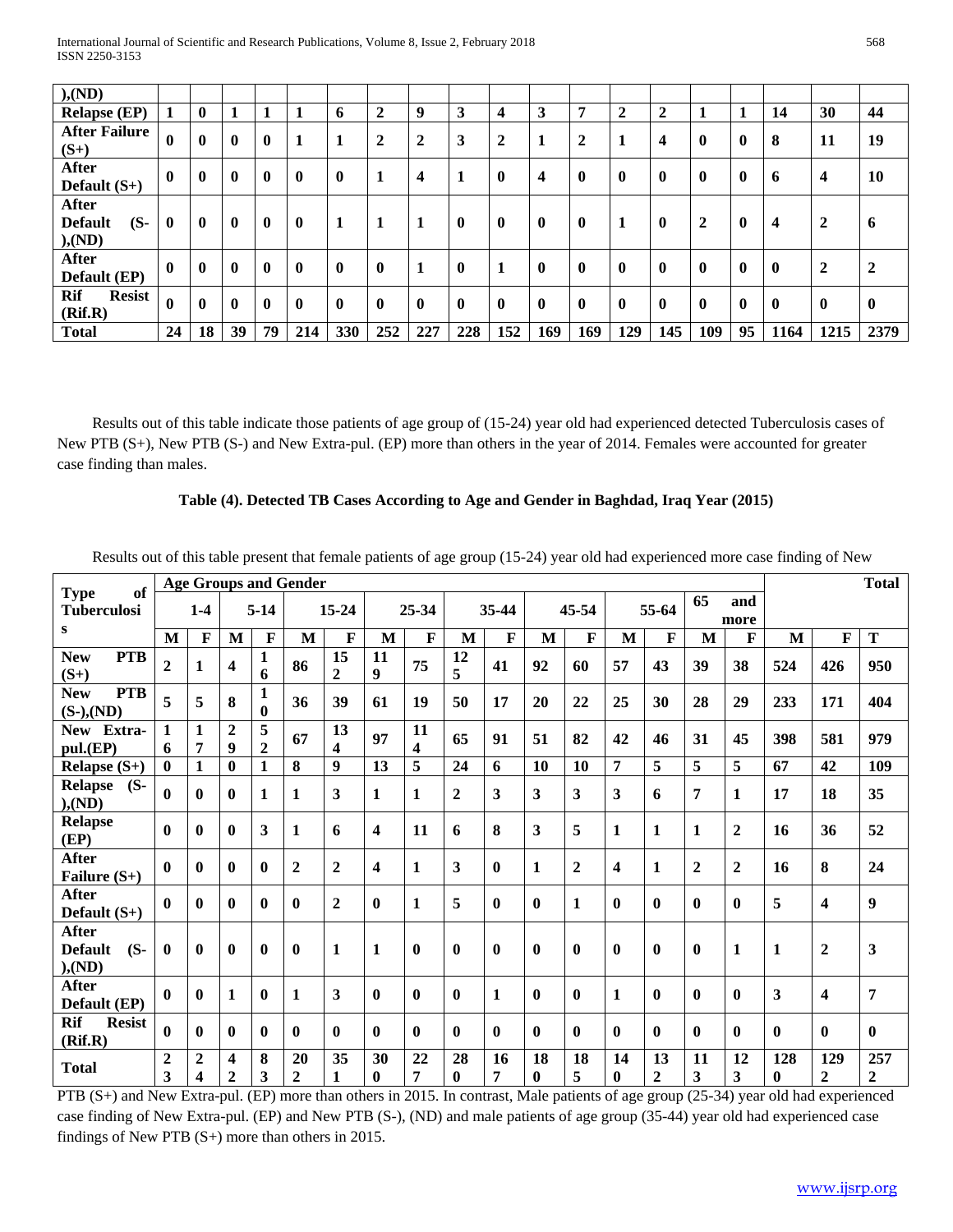| of                                                 |                              | <b>Age Groups and Gender</b> |                   |                            |              |                         |                  |                        |                        |                |                         |                |                         |              |                    | <b>Total</b>   |                       |                       |                         |
|----------------------------------------------------|------------------------------|------------------------------|-------------------|----------------------------|--------------|-------------------------|------------------|------------------------|------------------------|----------------|-------------------------|----------------|-------------------------|--------------|--------------------|----------------|-----------------------|-----------------------|-------------------------|
| <b>Type</b><br><b>Tuberculosi</b>                  |                              | $1-4$                        |                   | $5-14$                     |              | 15-24                   |                  | 25-34                  |                        | 35-44          |                         | 45-54          |                         | 55-64        | 65                 | and<br>more    |                       |                       |                         |
| S                                                  | M                            | $\mathbf{F}$                 | M                 | F                          | M            | F                       | M                | F                      | M                      | F              | M                       | F              | M                       | F            | M                  | $\mathbf{F}$   | M                     | $\mathbf{F}$          | T                       |
| <b>PTB</b><br><b>New</b><br>$(S+)$                 | 1                            | $\bf{0}$                     | 4                 | $\overline{2}$<br>$\bf{0}$ | 61           | 12<br>6                 | 98               | 75                     | 10<br>$\boldsymbol{Q}$ | 44             | 91                      | 46             | 63                      | 48           | 40                 | 42             | 467                   | 401                   | 868                     |
| <b>PTB</b><br><b>New</b><br>$(S-), (ND)$           | $\mathbf{1}$                 | $\mathbf{2}$                 | 7                 | $\boldsymbol{9}$           | 21           | 44                      | 24               | 26                     | 21                     | 17             | 19                      | 13             | 13                      | 16           | 26                 | 17             | 132                   | 144                   | 276                     |
| New Extra-<br>pul.(EP)                             | 1<br>8                       | 1<br>3                       | $\mathbf{2}$<br>7 | 3<br>6                     | 70           | 10<br>3                 | 95               | 93                     | 73                     | 89             | 41                      | 88             | 30                      | 56           | 41                 | 38             | 395                   | 516                   | 911                     |
| Relapse $(S+)$                                     | $\mathbf{0}$                 | $\mathbf{0}$                 | $\mathbf{0}$      | $\mathbf{0}$               | 6            | 8                       | 9                | 11                     | 11                     | $\overline{2}$ | 14                      | $\overline{7}$ | $\boldsymbol{9}$        | 6            | 8                  | $\overline{2}$ | 57                    | 36                    | 93                      |
| <b>Relapse</b><br>$(S-$<br>), (ND)                 | 0                            | $\mathbf{0}$                 | $\mathbf{0}$      | $\mathbf{0}$               | 1            | $\boldsymbol{2}$        | 1                | $\mathbf{0}$           | $\mathbf{2}$           | 6              | $\boldsymbol{2}$        | 1              | $\mathbf{0}$            | 1            | $\mathbf{1}$       | 3              | 7                     | 13                    | 20                      |
| <b>Relapse</b><br>(EP)                             | 0                            | $\mathbf{0}$                 | $\mathbf{2}$      | 3                          | 1            | $\overline{\mathbf{4}}$ | 4                | 6                      | 5                      | 4              | $\overline{\mathbf{3}}$ | 7              | $\overline{\mathbf{4}}$ | 3            | $\boldsymbol{2}$   | $\mathbf{1}$   | 21                    | 28                    | 49                      |
| After<br>Failure $(S+)$                            | 0                            | $\mathbf{0}$                 | $\mathbf{0}$      | $\mathbf{0}$               | 1            | $\boldsymbol{2}$        | $\boldsymbol{2}$ | 1                      | 3                      | $\mathbf{0}$   | $\mathbf{1}$            | $\mathbf{1}$   | $\mathbf{0}$            | 3            | $\mathbf{1}$       | 1              | 8                     | 8                     | 16                      |
| After<br>Default $(S+)$                            | 0                            | $\mathbf{0}$                 | 0                 | $\mathbf{0}$               | 3            | $\mathbf{0}$            | 1                | $\mathbf{0}$           | 5                      | 1              | $\mathbf{1}$            | $\bf{0}$       | 1                       | 1            | $\mathbf{1}$       | 1              | 12                    | 3                     | 15                      |
| <b>After</b><br>$(S-$<br><b>Default</b><br>), (ND) | 0                            | $\mathbf{0}$                 | $\mathbf{0}$      | $\bf{0}$                   | $\mathbf{0}$ | $\mathbf{0}$            | $\bf{0}$         | $\mathbf{0}$           | $\mathbf{0}$           | $\mathbf{0}$   | $\mathbf{0}$            | $\mathbf{0}$   | 1                       | $\mathbf{0}$ | $\mathbf{1}$       | $\mathbf{0}$   | $\overline{2}$        | $\bf{0}$              | $\boldsymbol{2}$        |
| After<br>Default (EP)                              | 0                            | $\mathbf{0}$                 | $\bf{0}$          | 1                          | $\mathbf{0}$ | 1                       | $\bf{0}$         | $\mathbf{0}$           | 1                      | 1              | $\bf{0}$                | $\mathbf{0}$   | $\mathbf{0}$            | $\mathbf{0}$ | $\bf{0}$           | $\mathbf{0}$   | 1                     | 3                     | $\overline{\mathbf{4}}$ |
| <b>Rif</b><br><b>Resist</b><br>(Rif.R)             | 0                            | $\mathbf{0}$                 | $\bf{0}$          | $\mathbf{0}$               | $\mathbf{0}$ | $\mathbf{0}$            | $\mathbf{0}$     | $\mathbf{0}$           | $\mathbf{0}$           | $\mathbf{0}$   | $\mathbf{0}$            | $\mathbf{0}$   | $\mathbf{0}$            | $\mathbf{0}$ | $\bf{0}$           | $\mathbf{0}$   | $\bf{0}$              | $\mathbf{0}$          | $\mathbf{0}$            |
| Total                                              | $\boldsymbol{2}$<br>$\bf{0}$ | 1<br>5                       | 4<br>0            | 6<br>9                     | 16<br>4      | 29<br>$\mathbf{0}$      | 23<br>4          | 21<br>$\boldsymbol{2}$ | 23<br>$\mathbf{0}$     | 16<br>4        | 17<br>$\boldsymbol{2}$  | 16<br>3        | 12<br>1                 | 13<br>4      | 12<br>$\mathbf{1}$ | 10<br>5        | 110<br>$\overline{2}$ | 115<br>$\overline{2}$ | 225<br>4                |

| Table (5). Detected TB Cases According to Age and Gender in Baghdad, Iraq Year (2016) |  |  |
|---------------------------------------------------------------------------------------|--|--|
|                                                                                       |  |  |

 Results out of this table indicate that female patients of age group of (15-24) year old had experienced more case finding of New PTB (S+), New Extra-pul. (EP) and New PTB (S-), (ND) than others but male patients of age group of (35-44) year old had experienced New PTB (S+), age group of (25-34) year old had experienced New Extra-pul. (EP) and age group of (65 and more) year old had experienced New PTB (S-), (ND) more than others in 2016.

#### **IV. Conclusion:**

Based on the interpretation and discussion of the study findings, the study can conclude that:

1. Female patients of (15-24) year old had experienced detected cases of

tuberculosis more than males of all age groups.

2. Females in age group of (25-34) year old had experienced detected Tuberculosis

cases of New Extra-pul. EP and New PTB (SS-) more than males in the year of 2013.

3. Male patients of age group of (35-44) year old had experienced New PTB (S+),

age group of (25-34) year old had experienced New Extra Pulmonary (EP) and

age group of (65 and more) year old had experienced New PTB (S-), (ND)

more than others in 2016.

#### **V. Recommendations:**

Based on the early stated conclusion, the present study can recommend that: